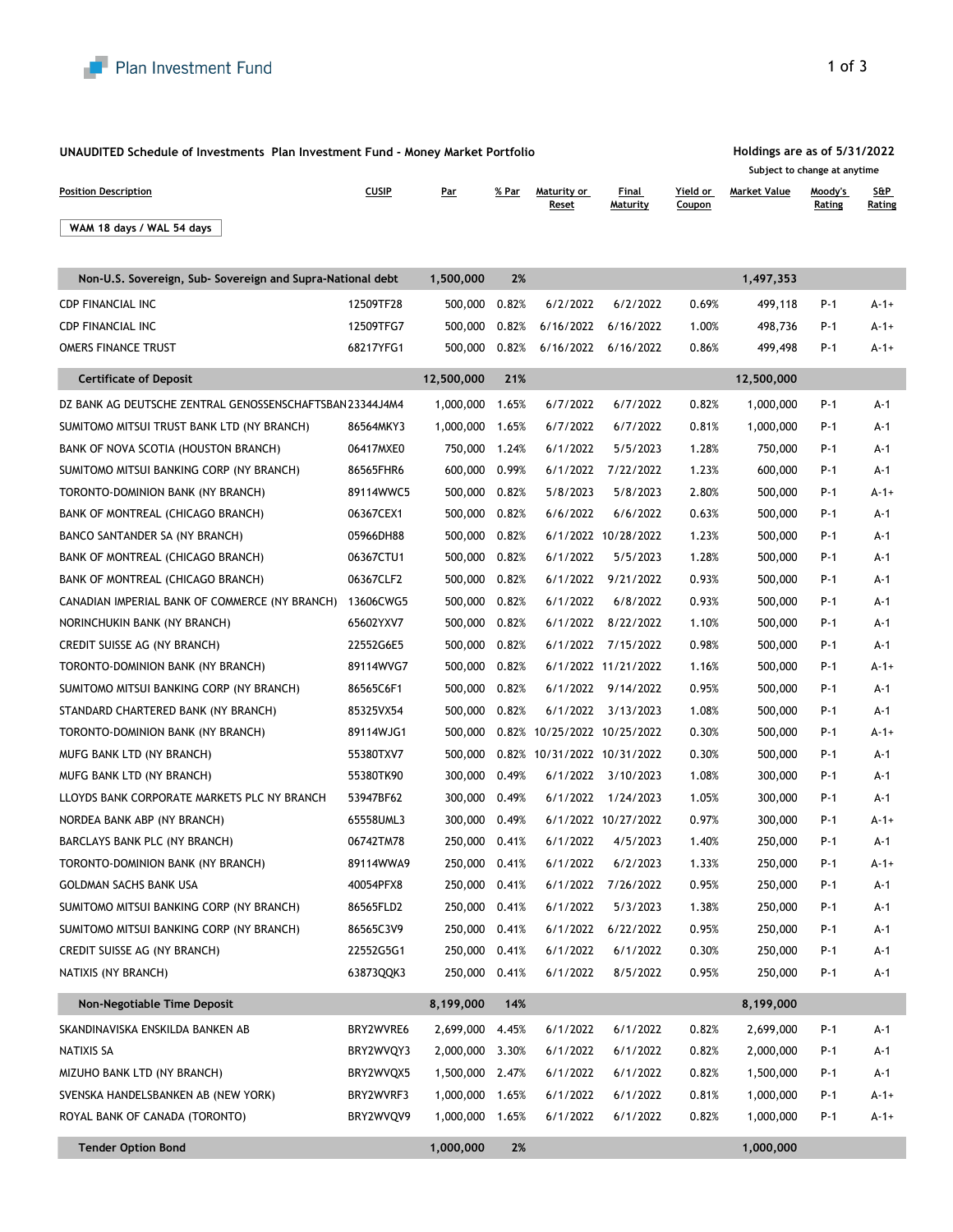## **UNAUDITED Schedule of Investments Plan Investment Fund - Money Market Portfolio**

## **Holdings are as of 5/31/2022**

|                                              |              |            |       |                             |                          |                    | Subject to change at anytime |                          |                         |
|----------------------------------------------|--------------|------------|-------|-----------------------------|--------------------------|--------------------|------------------------------|--------------------------|-------------------------|
| <b>Position Description</b>                  | <b>CUSIP</b> | <u>Par</u> | % Par | Maturity or<br><b>Reset</b> | Final<br><b>Maturity</b> | Yield or<br>Coupon | <b>Market Value</b>          | Moody's<br><b>Rating</b> | $S\&P$<br><b>Rating</b> |
| MIZUHO FLOATER / RESIDUAL TR V 144A          | 60700HEL9    | 1,000,000  | 1.65% | 8/29/2022                   | 8/29/2022                | 1.32%              | 1,000,000                    | <b>NR</b>                | $A-1$                   |
| <b>Variable Rate Demand Note</b>             |              |            | 2%    |                             |                          |                    | 1,000,000                    |                          |                         |
| BAY AREA TOLL AUTH CALIF TOLLBRDG            | 072024KR2    | 500,000    | 0.82% | 6/7/2022                    | 6/7/2022                 | 0.62%              | 500,000                      | VMIG1                    | $A-1$                   |
| BAY AREA TOLL AUTH CALIF TOLL BRDG           | 072024JD5    | 500,000    | 0.82% | 6/7/2022                    | 6/7/2022                 | 0.65%              | 500,000                      | VMIG1                    | $A-1$                   |
| <b>Asset Backed Commercial Paper</b>         |              | 10,450,000 | 17%   |                             |                          |                    | 10,440,943                   |                          |                         |
| <b>BEDFORD ROW FUNDING CORP</b>              | 07644BF15    | 1,000,000  | 1.65% | 6/1/2022                    | 6/1/2022                 | 0.83%              | 999,839                      | $P-1$                    | $A - 1 +$               |
| ANTALIS SA (ILE-DE-FRANCE)                   | 03664BF76    | 1,000,000  | 1.65% | 6/7/2022                    | 6/7/2022                 | 0.84%              | 999,837                      | $P-1$                    | $A-1$                   |
| AUTOBAHN FUNDING COMPANY LLC                 | 0527M1F83    | 1,000,000  | 1.65% | 6/8/2022                    | 6/8/2022                 | 0.85%              | 999,292                      | $P-1$                    | $A-1$                   |
| ALBION CAPITAL CORPORATION SA                | 01329XFF1    | 1,000,000  | 1.65% | 6/15/2022                   | 6/15/2022                | 1.15%              | 997,061                      | $P-1$                    | $A-1$                   |
| BRIGHTHOUSE FINANCIAL SHORT TERM FUNDING LLC | 10924JFG0    | 1,000,000  | 1.65% | 6/16/2022                   | 6/16/2022                | 0.93%              | 998,941                      | <b>NR</b>                | $A - 1 +$               |
| OLD LINE FUNDING LLC                         | 67984RJV2    | 500,000    | 0.82% | 6/1/2022                    | 11/2/2022                | 1.15%              | 500,000                      | $P-1$                    | $A - 1 +$               |
| MATCHPOINT FINANCE PLC                       | 57666DBA3    | 500,000    | 0.82% | 6/1/2022                    | 9/2/2022                 | 1.13%              | 500,000                      | $P-1$                    | $A-1$                   |
| CROWN POINT CAPITAL COMPANY LLC              | 2284K1F16    | 500,000    | 0.82% | 6/1/2022                    | 6/1/2022                 | 0.30%              | 499,104                      | $P-1$                    | $A-1$                   |
| ANTALIS SA (ILE-DE-FRANCE)                   | 03664BF92    | 500,000    | 0.82% | 6/9/2022                    | 6/9/2022                 | 0.95%              | 499,591                      | $P-1$                    | $A-1$                   |
| ALINGHI FUNDING COMPANY LLC                  | 01626GFG6    | 500,000    | 0.82% | 6/16/2022                   | 6/16/2022                | 0.90%              | 499,625                      | $P-1$                    | $A-1$                   |
| <b>STARBIRD FUNDING CORP</b>                 | 85520MFH1    | 500,000    | 0.82% | 6/17/2022                   | 6/17/2022                | 0.35%              | 499,106                      | $P-1$                    | $A-1$                   |
| COLLATERALIZED COMMERCIAL PAPER V CO LLC     | 19424JFH4    | 500,000    | 0.82% | 6/17/2022                   | 6/17/2022                | 0.23%              | 499,233                      | $P-1$                    | $A-1$                   |
| CROWN POINT CAPITAL COMPANY LLC              | 22845AZU7    | 500,000    | 0.82% | 10/4/2022                   | 10/4/2022                | 0.30%              | 500,000                      | $P-1$                    | $A-1$                   |
| CROWN POINT CAPITAL COMPANY LLC              | 22845AZY9    | 500,000    | 0.82% | 10/7/2022                   | 10/7/2022                | 0.32%              | 500,000                      | $P-1$                    | $A-1$                   |
| <b>COLUMBIA FUNDING COMPANY LLC</b>          | 19767DFG4    | 400,000    | 0.66% | 6/16/2022                   | 6/16/2022                | 0.90%              | 399,690                      | $P-1$                    | $A-1$                   |
| THUNDER BAY FUNDING LLC                      | 88603AEE9    | 300,000    | 0.49% |                             | 6/1/2022 10/21/2022      | 1.14%              | 300,000                      | $P-1$                    | $A-1+$                  |
| <b>BEDFORD ROW FUNDING CORP</b>              | 07645RCX2    | 250,000    | 0.41% | 6/1/2022                    | 9/1/2022                 | 1.34%              | 249,625                      | $P-1$                    | $A-1+$                  |
| <b>U.S. Treasury Repurchase Agreement</b>    |              | 5,000,000  | 8%    |                             |                          |                    | 5,000,000                    |                          |                         |
| TRI-PARTY BNP PARIBAS                        | BRY2X6DC9    | 5,000,000  | 8.24% | 6/1/2022                    | 6/1/2022                 | 0.78%              | 5,000,000                    | $P-1$                    | $A-1$                   |
| U.S. Government Agency Repurchase Agreement  |              | 7,000,000  | 12%   |                             |                          |                    | 7,000,000                    |                          |                         |
| TRI-PARTY J.P. MORGAN SECURITIES             | BRY2X6E38    | 4,000,000  | 6.60% | 6/1/2022                    | 6/1/2022                 | 0.80%              | 4,000,000                    | $P-1$                    | $A-1$                   |
| TRI-PARTY TD SECURITIES (USA) LLC            | BRY2X6EJ3    | 3,000,000  | 4.95% | 6/1/2022                    | 6/1/2022                 | 0.80%              | 3,000,000                    | <b>NR</b>                | $A - 1 +$               |
| <b>Other Repurchase Agreement</b>            |              | 2,500,000  | 4%    |                             |                          |                    | 2,500,000                    |                          |                         |
| TRI-PARTY BOFA SECURITIES INC.               | BRTX77SB0    | 1,000,000  | 1.65% | 6/1/2022                    | 6/1/2022                 | 1.02%              | 1,000,000                    | <b>NR</b>                | $A-1$                   |
| TRI-PARTY J.P. MORGAN SECURITIES             | BRT7G0VZ5    | 1,000,000  | 1.65% | 6/1/2022                    | 6/1/2022                 | 0.94%              | 1,000,000                    | $P-1$                    | $A-1$                   |
| TRI-PARTY WELLS FARGO SECURITIES             | BRY2SMD97    | 500,000    | 0.82% | 6/2/2022                    | 6/2/2022                 | 0.97%              | 500,000                      | <b>NR</b>                | $A-1$                   |
| <b>Financial Company Commercial Paper</b>    |              | 11,500,000 | 19%   |                             |                          |                    | 11,487,593                   |                          |                         |

| <b>BNG BANK NV</b>                | 09657SFE0 | 1,500,000 | 2.47% | 6/14/2022 | 6/14/2022           | 0.83% | 1,498,997 | $P-1$ | $A-1+$    |
|-----------------------------------|-----------|-----------|-------|-----------|---------------------|-------|-----------|-------|-----------|
| NATIONAL SECURITIES CLEARING CORP | 63763QFG7 | 1,000,000 | .65%  | 6/16/2022 | 6/16/2022           | 0.90% | 999,250   | $P-1$ | $A-1+$    |
| NEDERLANDSE WATERSCHAPSBANK NV    | 63975VFG0 | 1,000,000 | .65%  | 6/16/2022 | 6/16/2022           | 0.84% | 999,650   | $P-1$ | $A - 1 +$ |
| NATIONAL AUSTRALIA BANK LTD       | 63254GSM8 | 750,000   | 1.24% | 6/1/2022  | 8/10/2022           | 0.93% | 750,000   | $P-1$ | $A-1+$    |
| NATIONAL AUSTRALIA BANK LTD       | 63254GTQ8 | 500,000   | 0.82% |           | 6/1/2022 11/14/2022 | 1.15% | 500,000   | $P-1$ | $A - 1 +$ |
| NATIONAL AUSTRALIA BANK LTD       | 63254GRY3 | 500.000   | 0.82% | 6/1/2022  | 6/16/2022           | 0.90% | 500,000   | $P-1$ | $A - 1 +$ |
| SWEDBANK AB                       | 87019YAB7 | 500,000   | 0.82% | 6/1/2022  | 10/13/2022          | 1.13% | 500,000   | $P-1$ | $A-1$     |
| UBS AG (UK BRANCH)                | 90276JMU7 | 500,000   | 0.82% | 6/1/2022  | 6/17/2022           | 0.96% | 500,042   | $P-1$ | $A-1$     |
| NATIONAL BANK OF CANADA           | 63307NFL6 | 500,000   | 0.82% | 6/1/2022  | 7/28/2022           | 0.94% | 500,000   | $P-1$ | $A-1$     |